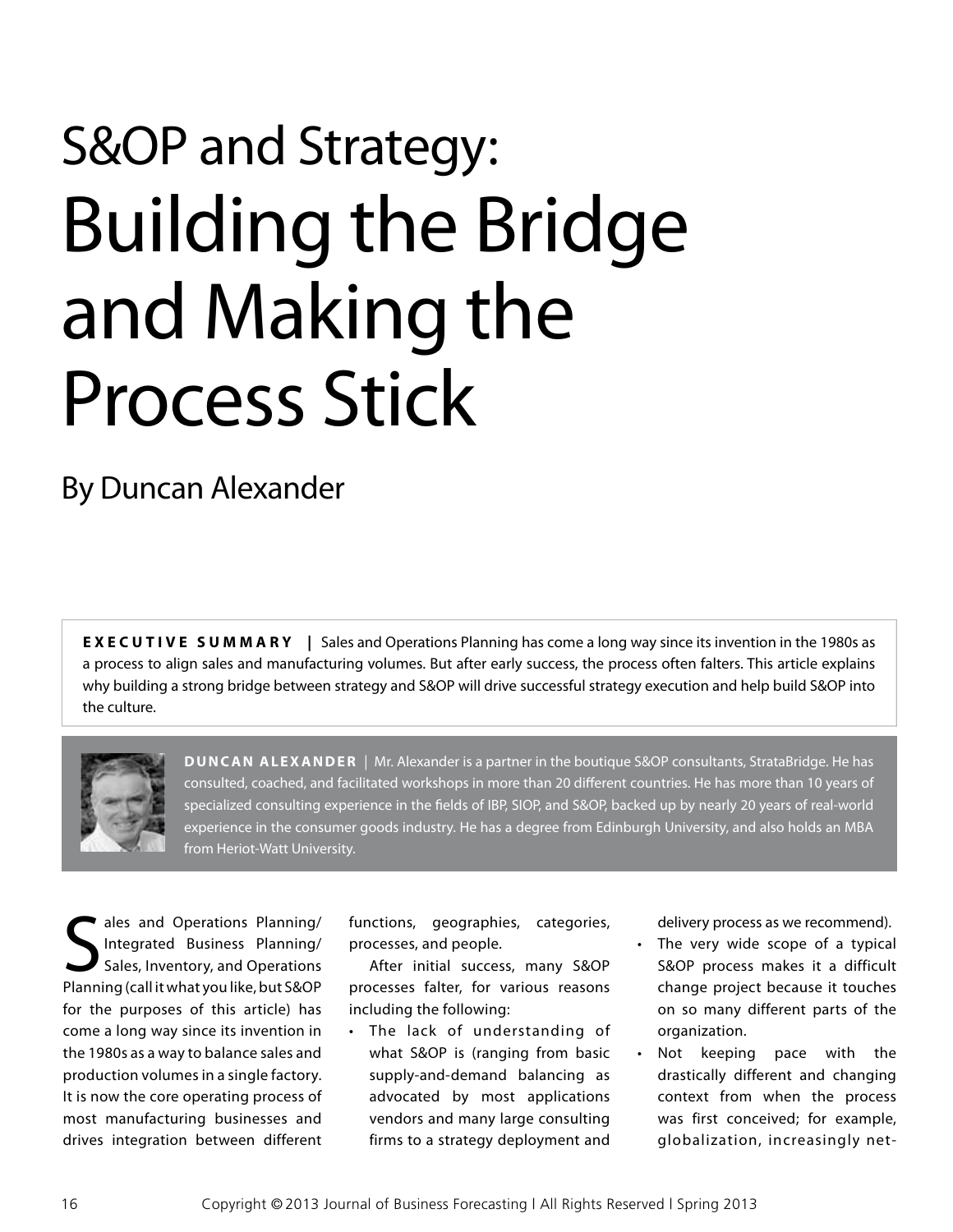worked organizations, outsourcing, offshoring, and working across multiple organizational boundaries.

- • Focusing on process and systems and forgetting the people side.
- The Law of Change—A good test for an S&OP process is whether it survives a change of Managing Director or President.
- The Law of Entropy-Will your great new process survive once the project team is disbanded?
- • The Law of Perspective—Your process does a great job for you in supply chain, but if it feels really painful from the perspective of Sales, there will be problems ahead. But the most common complaint

from managers tasked with developing S&OP in their organizations is that "senior management doesn't get it" or, typically when the process leader is from a supply background, "I can't get Sales and Marketing to engage in the process."

There is a solution however—and it's not just about "educating" senior management and Sales and Marketing! Instead, it is about ensuring that your process gives them what they need to run the business. So, it's good to place much less focus on forecast error and inventory record accuracy KPIs and much more focus on revenues, growth, category development, brands, and channels. In short, focus more on strategic concerns and the associated decisions.

So, how do we ensure our S&OP process is used by the whole business to deploy and deliver strategy? Structure follows strategy. Your strategic direction and progress towards your overarching objectives should lead to an evolving organizational structure that is best suited to delivering the strategy. But if your S&OP structure is not changing in lockstep with this, the

process will become irrelevant pretty quickly. Common examples of this are when a regional or global category structure has been introduced, but S&OP is still based around countries or operating units. This can also be the case with regional or global supply chains and regional or global innovation functions. A typical trap is to try to aggregate the outputs of outdated processes, which invariably insert more non-value added layers into the process, distancing decisionmakers from the input, and frustrating and slowing down decision-making. To avoid this trap, you must update your S&OP process in line with the new decision-making rights as the organizational structure evolves.

Next consider the planning horizon, if your process has a 12-month rolling horizon, or worse, a horizon to the yearend that concertinas as the financial year progresses, then your S&OP process will always be tactical and of little interest to senior management. Your strategic plan takes a longerterm perspective, so if you want your deployment and delivery process to help you navigate towards your strategic direction, its horizon must cover at least the first two years. In effect, the decisions you want to make in your process define the required horizon.

Then think about the granularity of data within your process. Do you have different time buckets over the horizon? Or do you use weeks and/or months for every bucket? Months are appropriate for the first year, but beyond that, quarters make more sense. The process is used to manage change, and while there will be plenty of changes to our planning assumptions in the first year as tactics change, in the second and later years there will be less change on a month-to-month basis, so quarterly

time buckets are better in that part of the horizon.

Similarly at what level of the planning hierarchy are your discussions? Strategy-focused processes talk about brands, categories, channels, strategic market sectors, and so forth—not SKU level detail.

Using your S&OP process to deploy and deliver strategy means there must be a financial perspective throughout the process. Old style processes focused on volumes (units, tons, liters, barrels, cases, and the like). This is not enough for a strategy-focused process. Yes, the translation to volumes must be available throughout the process where appropriate, but the primary language should be financial and externally focused (e.g., revenues, margins, market shares, growth rates, etc.). The strategy is expressed in financial terms, so the deployment of it, the measurement of the gap to plan, the impact of potential gap closing activities, and the risks and opportunities around the forecast must all be expressed in financial terms.

Then consider performance management frameworks such as balanced scorecards and strategy maps. S&OP is the obvious process within which to embed most of the KPIs that must be optimized to help deliver the strategy. But if the KPIs managed within S&OP are the ones selected for an old strategy, (commonly) a generic set of KPIs with no link to strategy, or (most commonly) a supply chain biased set of KPIs focused solely on cost and efficiency, then you have some work to do.

Maturity and assessment guides are the next things to look at. These are used to complete assessments of S&OP processes both by external assessors and by internal process owners to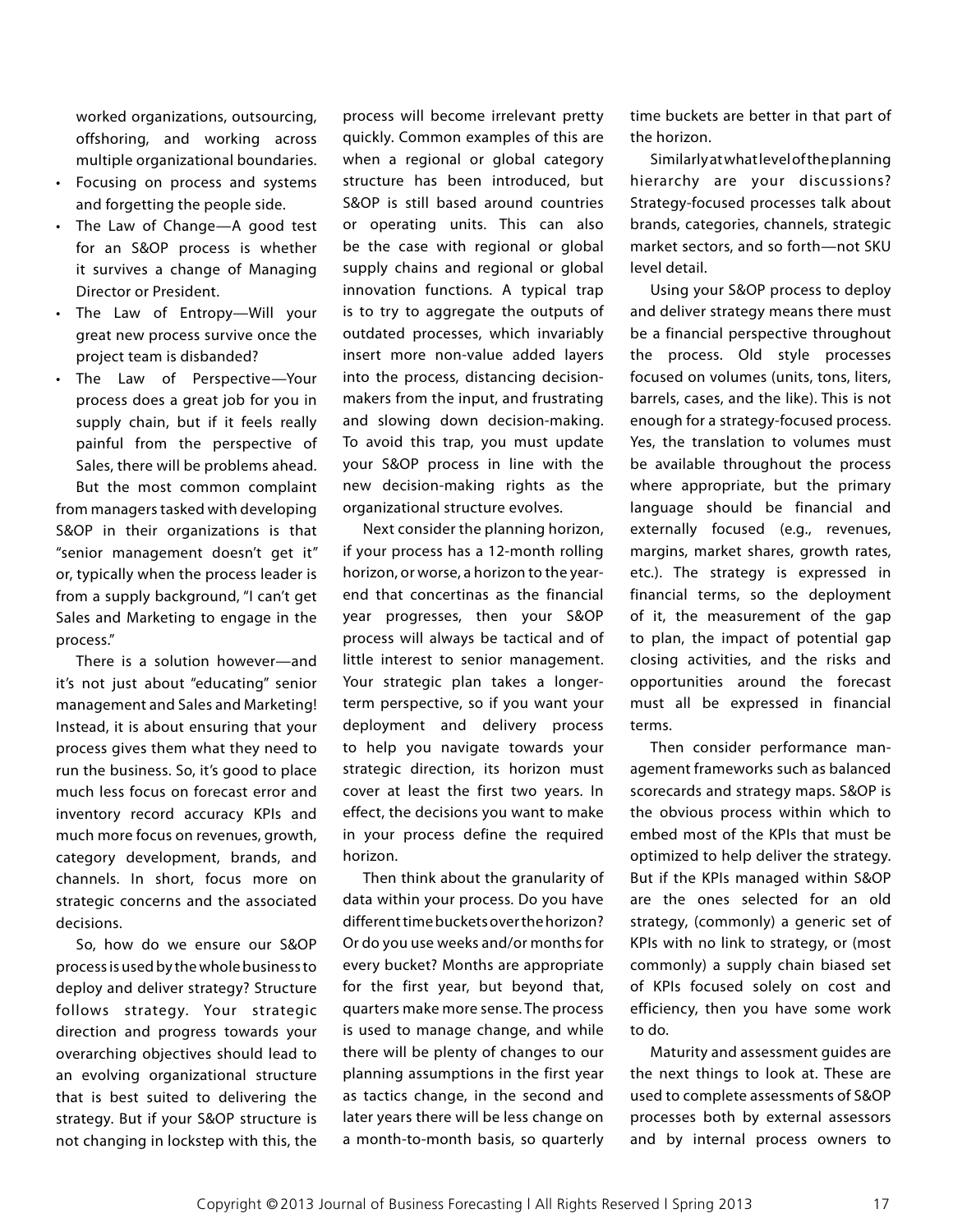## Figure 1 | **The Control ⇆ Growth Paradox**

## **The Pursuit of "Growth"**

The creation of *new value* for customers and shareholders, driving the need for *new stuff*—new products, new services, new markets, new business models, etc.—by definition, increasingly *different from what we currently do. called and shareholders* and shareholders and shareholders and shareholders, driving and shareholders and shareholders, driving and shareholders, driving and shareholders, driving and shar

## **The Desire for "Control"**

the need for *new stuff*—new products, new services, new markets, new business models, etc.—by definition, increasingly *different* 

Figure 1 | The Control ⇆ Growth Paradox…

The focus on continuously *tightening the grip* on how we<br>do things today—driving *predictability and productivity* by fine-<br>tuning our knowledge of, and *control* over, our existing business do things to things to things to thing products, customers, channels, etc.

portfolio—products, customers, channels, etc.

tuning our knowledge of, and *control* over, our *existing business* 

©StrataBridge, 2012

ensure that the processes work as designed and that weaknesses can be addressed. Questions should cover all aspects of the process including the behavioral aspects. Rather than use an off-the-shelf checklist that promotes someone else's view of best practice, you should tailor your assessment guide to your business—recognizing the language, acronyms, focus, culture, values, and, in particular, the connection drawn between S&OP and strategy. If your strategy is about growth by innovation, for example, there should be more questions about how the process works in that area instead of questions about how you measure line utilization, overall equipment effectiveness, SKU counts, and so forth.

Setting a strategic direction must involve choice: Choices about projects that must be pursued; choices about which markets, channels, categories and brands must be grown; choices about resource allocation; and, just as importantly, choices about what not to do. Reports and models used within the S&OP process must be adapted to the evolving choices the business is making so that the process can be used to drive the strategy forward rather than act as a brake on it by reflecting an outdated strategy. Beyond this, the process must surface emergent choices as we progress and frame these decisions at the appropriate time.

One of the areas for choice in strategy development is always growth—growth from innovation, growth from new markets, growth from new services, etc. However, S&OP grew from a control mindset—basically how best to get manufacturing capacity aligned with volume sales forecasts. This control mentality is still visible in many S&OP processes: Keeping control of inventory, driving forecast accuracy improvements, controlling SKU counts, and so forth. This causes a problem, as seen in Figure 1, because a growth strategy involves new stuff, and unless your process can adapt to continuous change and loads of new stuff, necessitating excellent integration with new business development, new product development, and product life cycle management processes, increasing irrelevance is assured.

From a Portfolio perspective, strategic decisions are being made on brands to exit, brands to grow, brands to harvest, and the like. We need to tailor our process and use our resource carefully so that execution of these differentiated brand strategies is ensured. In the Demand perspective, for example, growth brands and the new products around which our growth strategy is focused, are likely to be the most difficult to forecast, and thus will require a great deal of marketing and sales input. On the other hand, because we have more knowledge of their seasonality, trend and reaction to promotions, mature brands should be easier to forecast, so we can use less of our limited sales and marketing resource here, and rely more on statistical forecasting methods. If we approach everything within S&OP with a "one size fits all" policy, we will undermine the strategic choices we have made.

From a Supply perspective, the differentiated brand strategies also require a tailored response, prompting questions: Do we require different safety stock policies for the growth brands? Should we build buffer stocks of raw materials and packaging? Is it worth renegotiating supply contracts to reduce supplier lead times?

From a macro Supply perspective, as strategy changes, so will the supply chain. Growth may require more outsourcing, whole new supply chains, new raw material suppliers, reverse logistics processes, and so forth; therefore, the original design for the Supply Planning process will need to adapt. Now the focus may need to be on supply chain risk and management of extended supply chain capabilities, not just on internal manufacturing capacity. Balancing control and growth across a business definitely means there is no "one size fits all."

The final step in making your S&OP process strategy focused is to look at the Optimization process (Integrated Reconciliation as it is often called, or, originally, "Pre-S&OP"). In a strategyfocused process, the Optimization team will be clear on the strategic direction of the business, and